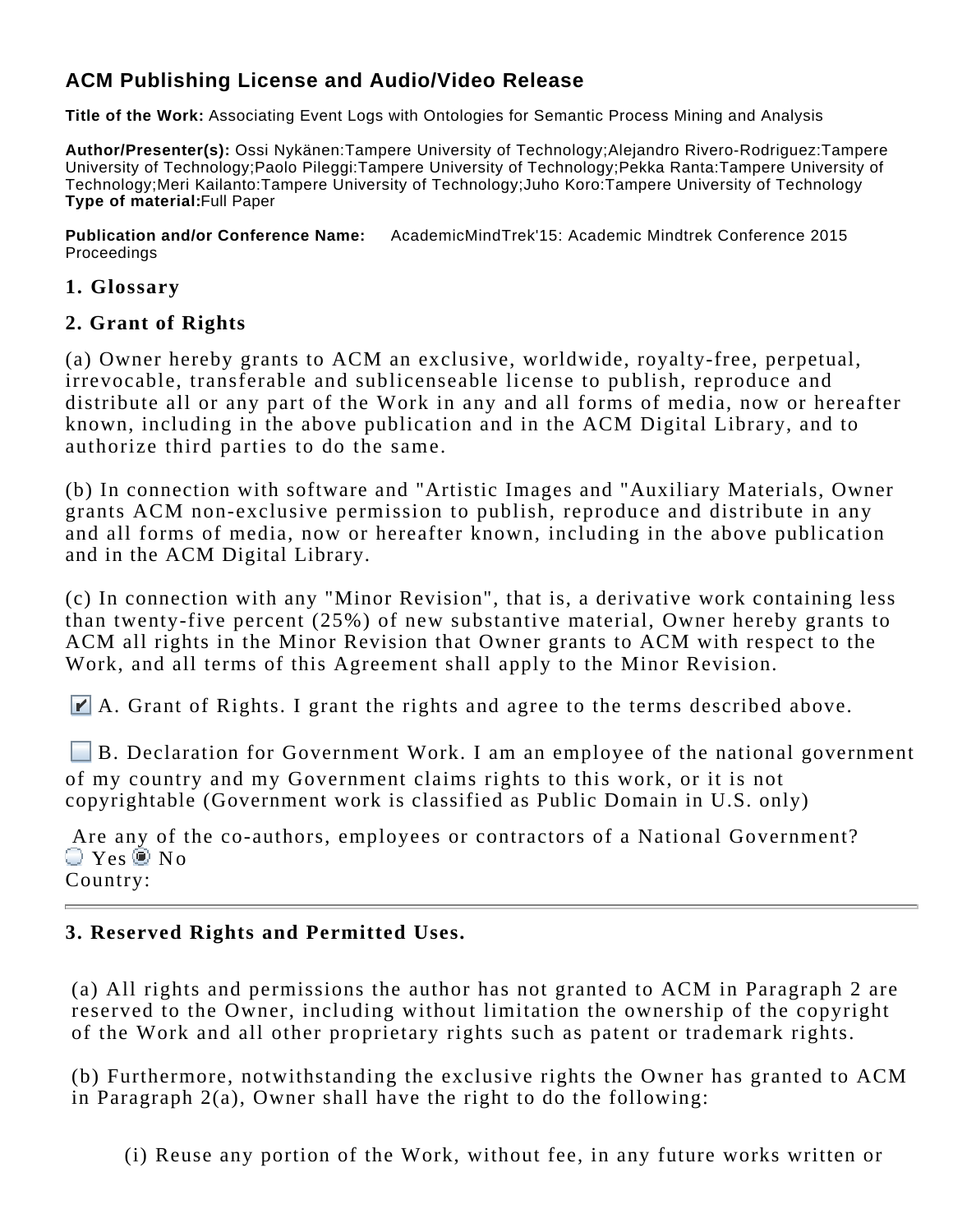edited by the Author, including books, lectures and presentations in any and all media.

(ii) Create a "Major Revision" which is wholly owned by the author

(iii) Post the Accepted Version of the Work on (1) the Authors home page, (2) the Owner's institutional repository, or (3) any repository legally mandated by an agency funding the research on which the Work is based.

(iv) Post an "Author-Izer" link enabling free downloads of the Version of Record in the ACM Digital Library on (1) the Author's home page or (2) the Owner's institutional repository;

(v) Prior to commencement of the ACM peer review process, post the version of the Work as submitted to ACM ("Submitted Version" or any earlier versions) to non-peer reviewed servers;

(vi) Make free distributions of the final published Version of Record internally to the Owner's employees, if applicable;

(vii) Make free distributions of the published Version of Record for Classroom and Personal Use;

(viii) Bundle the Work in any of Owner's software distributions; and

(ix) Use any Auxiliary Material independent from the Work.

When preparing your paper for submission using the ACM templates, you will need to include the rights management and bibstrip text blocks below to the lower left hand portion of the first page. As this text will provide rights information for your paper, please make sure that this text is displayed and positioned correctly when you submit your manuscript for publication.

Permission to make digital or hard copies of all or part of this work for personal or classroom use is granted without fee provided that copies are not made or distributed for profit or commercial advantage and that copies bear this notice and the full citation on the first page. Copyrights for components of this work owned by others than the author(s) must be honored. Abstracting with credit is permitted. To copy otherwise, or republish, to post on servers or to redistribute to lists, requires prior specific permission and/or a fee. Request permissions from Permissions@acm.org.

*AcademicMindTrek'15,* September 22 - 24, 2015, Tampere, Finland Copyright is held by the owner/author(s). Publication rights licensed to ACM.

ACM 978-1-4503-3948-3/15/09…\$15.00

DOI: http://dx.doi.org/10.1145/2818187.2818273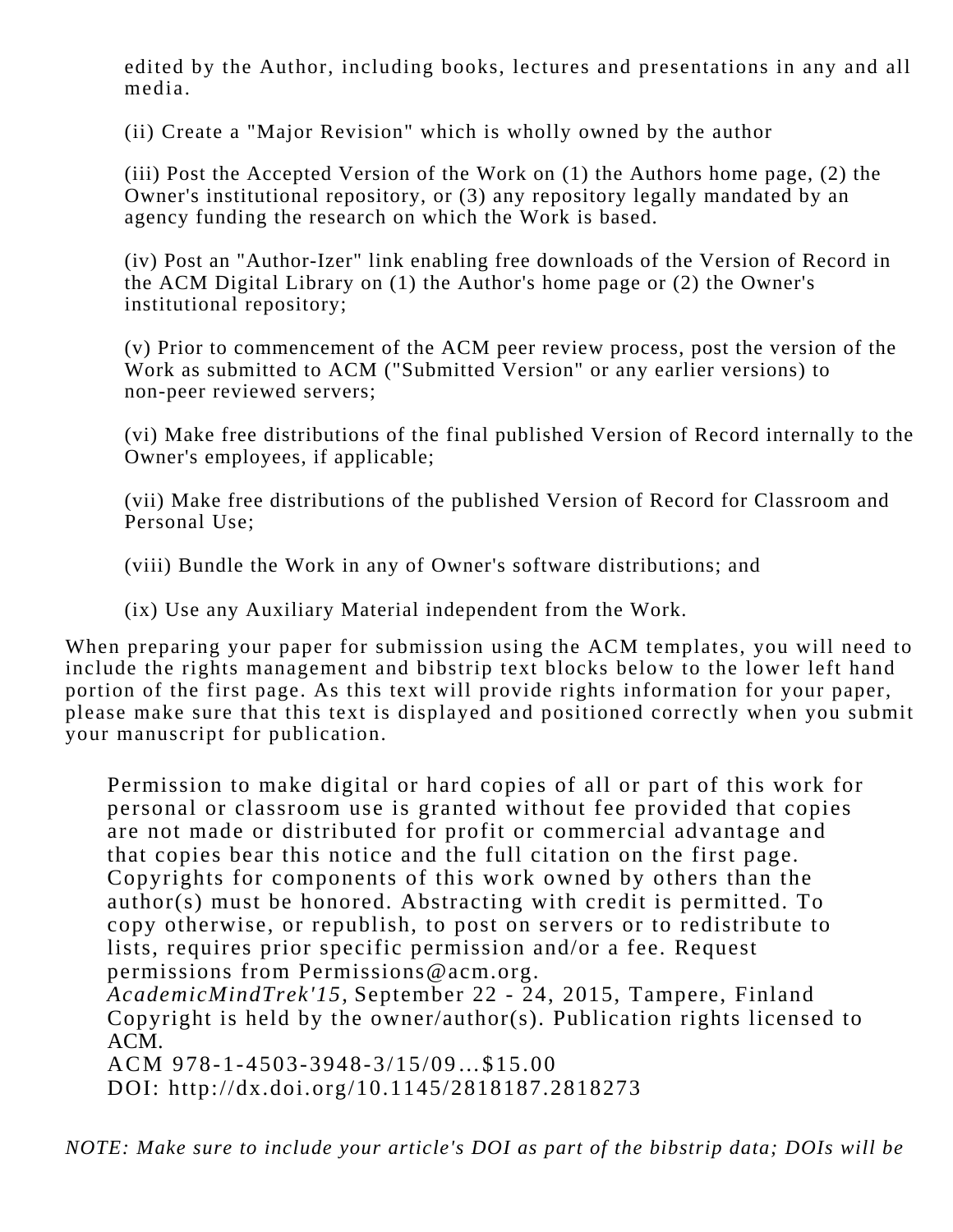# **4. ACM Citation and Digital Object Identifier.**

(a) In connection with any use by the Owner of the Definitive Version, Owner shall include the ACM citation and ACM Digital Object Identifier (DOI).

(b) In connection with any use by the Owner of the Submitted Version (if accepted) or the Accepted Version or a Minor Revision, Owner shall use best efforts to display the ACM citation, along with a statement substantially similar to the following:

"© [Owner] [Year]. This is the author's version of the work. It is posted here for your personal use. Not for redistribution. The definitive version was published in {Source Publication}, http://dx.doi.org/10.1145/{number}."

## **5. Audio/Video Recording**

I hereby grant permission for ACM to include my name, likeness, presentation and comments in any and all forms, for the Conference and/or Publication.

I further grant permission for ACM to record and/or transcribe and reproduce my presentation as part of the ACM Digital Library, and to distribute the same for sale in complete or partial form as part of an ACM product on CD-ROM, DVD, webcast, USB device, streaming video or any other media format now or hereafter known.

I understand that my presentation will not be sold separately as a stand-alone product without my direct consent. Accordingly, I give ACM the right to use my image, voice, pronouncements, likeness, and my name, and any biographical material submitted by me, in connection with the Conference and/or Publication, whether used in excerpts or in full, for distribution described above and for any associated advertising or exhibition.

Do you agree to the above Audio/Video Release?  $\bullet$  Yes  $\circ$  No

### **6. Auxiliary Material**

Any additional materials, including software or other executables that are not submitted for review and therefore not an integral part of the work, but are included for publication.

Do you have any Auxiliary Materials?  $\bigcirc$  Yes  $\bullet$  No

I hereby grant ACM permission to serve files containing my Auxiliary Material from the ACM Digital Library. I hereby represent and warrant that my Auxiliary Materials do not knowingly and surreptitiously incorporate malicious code, virus, trojan horse or other software routines or hardware components designed to permit unauthorized access or to disable, erase or otherwise harm any computer systems or software.

I agree to the above Auxiliary Materials permission statement.

This software is knowingly designed to illustrate technique(s) intended to defeat a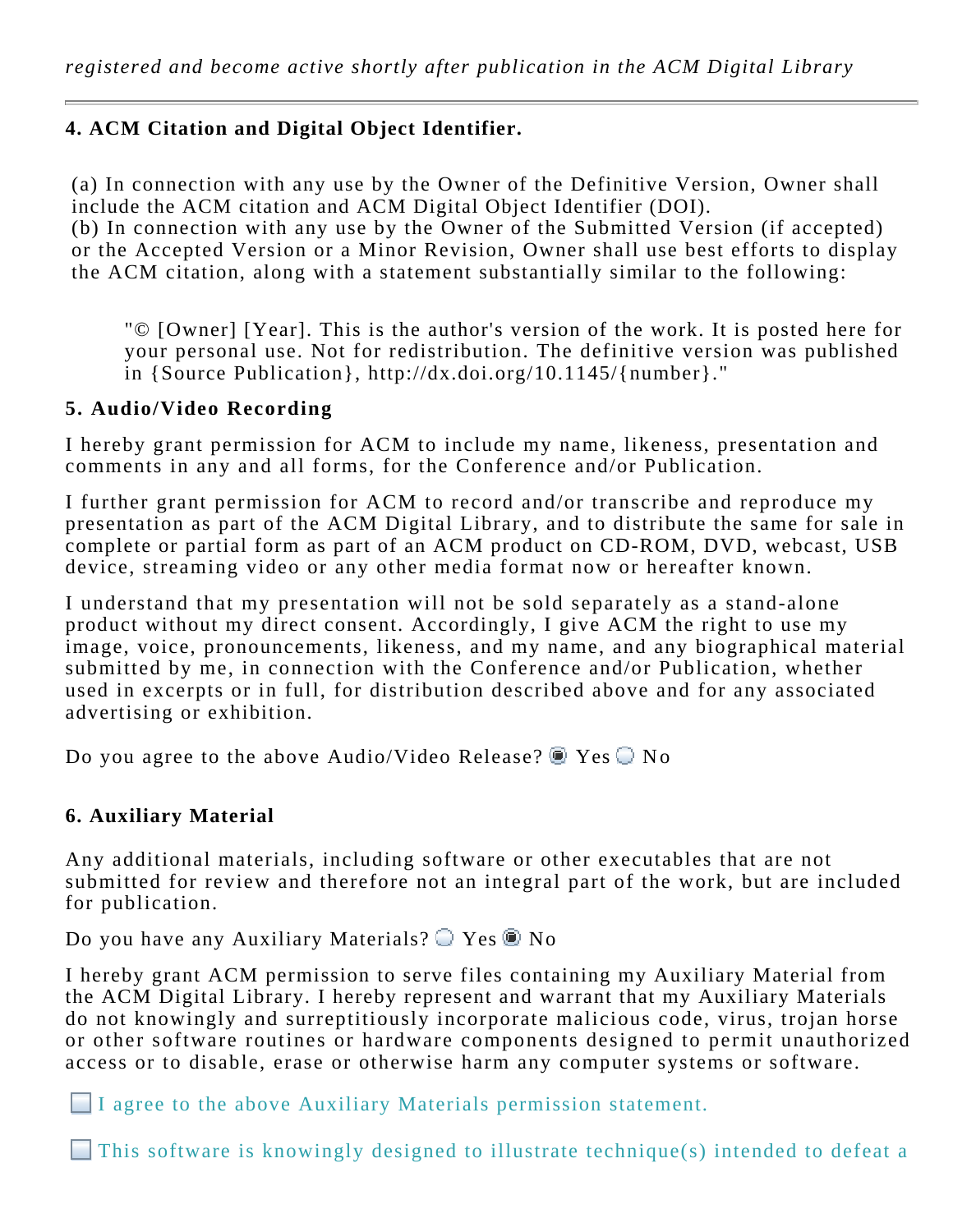# system's security. The code has been explicitly documented to state this fact.

# **7. Third Party Materials**

In the event that any materials used in my presentation or Auxiliary Materials contain the work of third-party individuals or organizations (including copyrighted music or movie excerpts or anything not owned by me), I understand that it is my responsibility to secure any necessary permissions and/or licenses for print and/or digital publication, and cite or attach them below.

- We/I have not used third-party material.
- We/I have used third-party materials and have necessary permissions.

#### **8. Artistic Images**

If your paper includes images that were created for any purpose other than this paper and to which you or your employer claim copyright, you must complete Part IV and be sure to include a notice of copyright with each such image in the paper.

- We/I do not have any artistic images.
- We/I have any artistic images.

## **9. Representations, Warranties and Covenants**

The undersigned hereby represents, warrants and covenants as follows:

(a) Owner is the sole owner or authorized agent of Owner(s) of the Work;

(b) The undersigned is authorized to enter into this Agreement and grant the rights included in this license to ACM;

(c) The Work is original and does not infringe the rights of any third party; all permissions for use of third-party materials consistent in scope and duration with the rights granted to ACM have been obtained, copies of such permissions have been provided to ACM, and the Work as submitted to ACM clearly and accurately indicates the credit to the proprietors of any such third-party materials (including any applicable copyright notice), or will be revised to indicate such credit;

(d) The Work has not been published except for informal postings on non-peer reviewed servers, and Owner covenants to use best efforts to place ACM DOI pointers on any such prior postings;

(e) The Auxiliary Materials, if any, contain no malicious code, virus, trojan horse or other software routines or hardware components designed to permit unauthorized access or to disable, erase or otherwise harm any computer systems or software; and

(f) The Artistic Images, if any, are clearly and accurately noted as such (including any applicable copyright notice) in the Submitted Version.

 $\blacktriangleright$  I agree to the Representations, Warranties and Covenants.